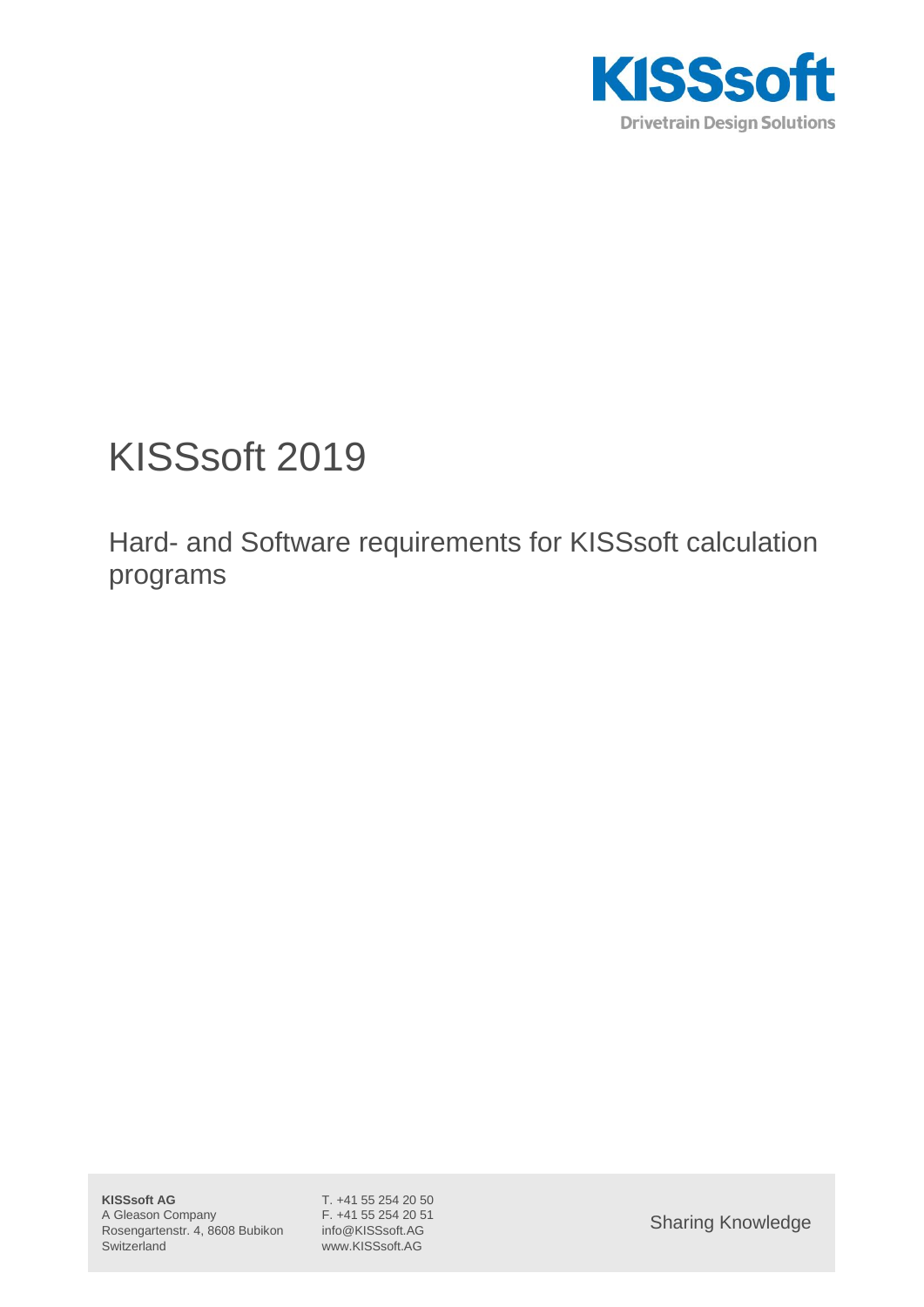# Hard- and Software requirements for KISSsoft calculation programs

The KISSsoft calculation programs are continuously adapted to the development in hard- and software markets. Therefore, it runs on all common operating systems and processors. The hardware requirements and the types of installation available are described below.

## Computer configuration

To run the programs, you require the following computer configuration:

- Operating system: Windows 7, Windows 8, or Windows 10
- Processor: at least compatible with SSE2
- RAM: at least 4 GByte RAM
- Screen resolution: at least 1280 x 960 pixels
- OpenGL 3.2
- Printer: Windows printer
- Memory: hard disk approximately  $800 3000$  MB (depending on extent and requirements)
- Server requirements for network licenses: Windows Server 2012 and higher

#### Program versions

#### Demo version

All the program modules can be tested in a demonstration program. The scope of the demo version is the same as the full version, apart from a few restrictions (listed below):

- You cannot save calculation files
- You can only select the first item in the lists
- You cannot export graphics (DXF, IGES, etc.)
- The text "KISSsoft demo version" also appears in the graphics
- In the gear calculation, the number of teeth of the pinion is restricted
- In the shaft calculation, the input for torques and forces is limited

#### Test version

Furthermore, starting on a date which you specify, you can also test a full version of our programs for a period of 30 days. You will then have unrestricted access to all our available calculation modules. The test installation gives you the opportunity to test our programs in a practical environment.

#### Single user version

Copying protection: For security reasons, the programs can be copied at any time. To limit the illegal distribution of these programs, a software USB port protection device "dongle" is supplied along with the single user version. This is then inserted into the computer's USB port.